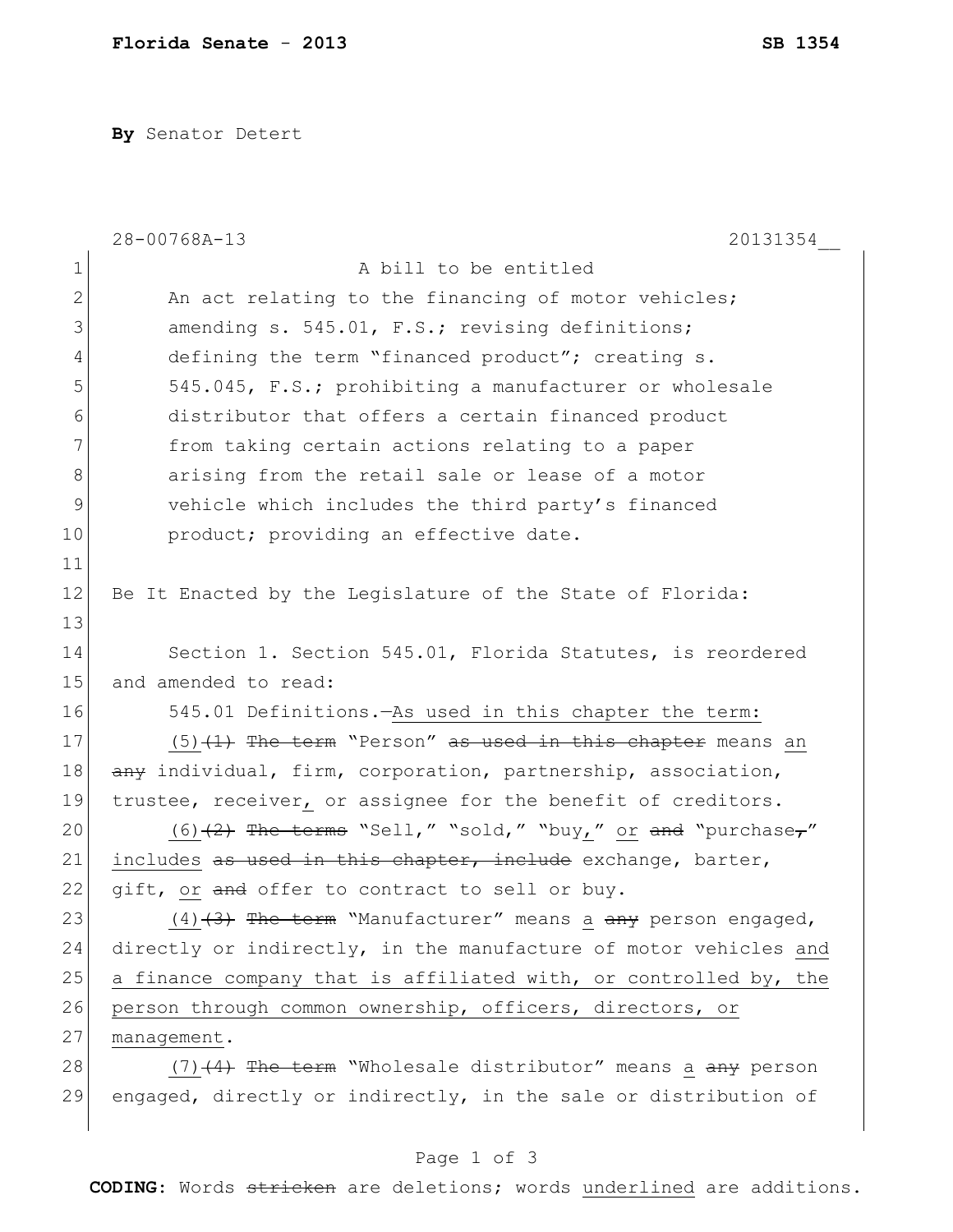|    | 28-00768A-13<br>20131354                                          |
|----|-------------------------------------------------------------------|
| 30 | motor vehicles to agents or to dealers and a finance company      |
| 31 | that is affiliated with, or controlled by, the person through     |
| 32 | common ownership, officers, directors, or management.             |
| 33 | $(1)$ $(5)$ The term "Dealer" means a any person who is engaged   |
| 34 | in, or who intends to engage in the business of selling motor     |
| 35 | vehicles at retail in this state. The term "dealer" shall also    |
| 36 | includes a include "retail agent."                                |
| 37 | $(2)$ $(6)$ The term "Finance company" means a any person         |
| 38 | engaged in the business of financing the sale of motor vehicles,  |
| 39 | or engaged in the business of purchasing or acquiring             |
| 40 | conditional bills of sale, or promissory notes, either secured    |
| 41 | by vendor's lien or chattel mortgages, or arising from the sale   |
| 42 | of motor vehicles in this state.                                  |
| 43 | (3) "Financed product" means a motor vehicle service              |
| 44 | agreement, as defined in s. 634.011, which is purchased as part   |
| 45 | of the sale or lease of a motor vehicle, as defined in s.         |
| 46 | $320.27(1)$ , or other product regularly sold by a motor vehicle  |
| 47 | dealer, as defined in s. $320.27(1)$ , which is purchased as part |
| 48 | of the sale or lease of a motor vehicle.                          |
| 49 | Section 2. Section 545.045, Florida Statutes, is created to       |
| 50 | read:                                                             |
| 51 | 545.045 Purchase or assignment of third-party financing.-A        |
| 52 | manufacturer or wholesale distributor that offers a financed      |
| 53 | product that is of like kind and quality to the financed product  |
| 54 | offered by a third party may not:                                 |
| 55 | (1) Refuse to purchase or accept the assignment of a              |
| 56 | conditional sales contract, retail installment sales contract,    |
| 57 | chattel mortgage, or any other paper arising from the retail      |
| 58 | sale or lease of a motor vehicle which includes the third         |
|    |                                                                   |

## Page 2 of 3

**CODING**: Words stricken are deletions; words underlined are additions.